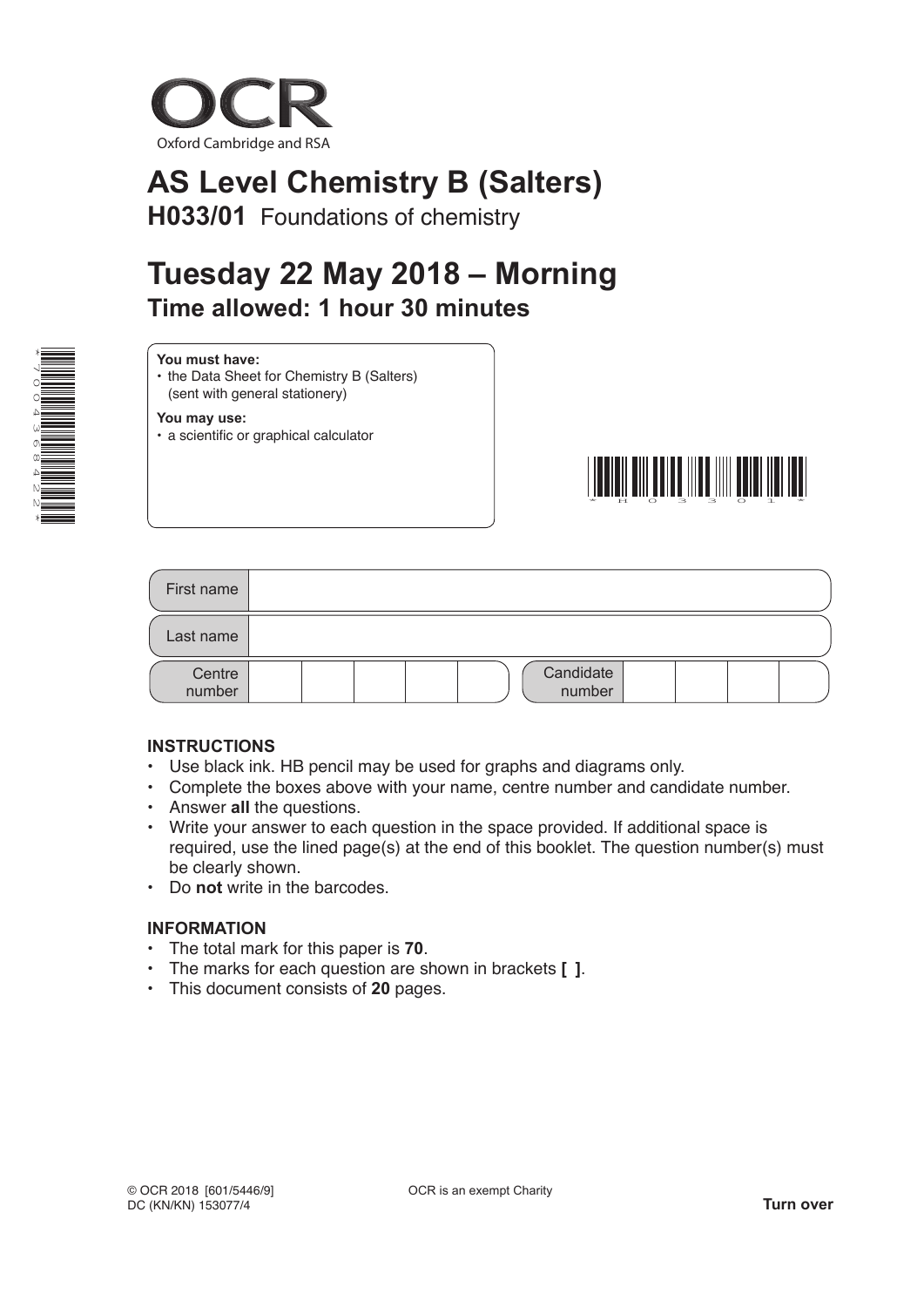### **SECTION A**

**2**

#### **You are advised to spend no more than 25 minutes on this section.**

Answer **all** the questions.

#### **Write your answer to each question in the box provided.**

- **1** What is the correct order of radiation in order of increasing wavelength?
	- **A** ultraviolet < visible < infrared
	- **B** ultraviolet < infrared < visible
	- **C** visible < infrared < ultraviolet
	- **D** infrared < visible < ultraviolet

Your answer **[1] [1]** 

| $\overline{\phantom{a}}$ |  |
|--------------------------|--|
|                          |  |
|                          |  |

- **2** Which of the following is a cyclic saturated aliphatic compound?
	- **A** cyclohexene
	- **B** cyclohexane
	- **C** benzene
	- **D** hexane

Your answer **[1] [1]** 



**3** What is **not** a property of hydrogen iodide?

- **A** It reacts with ammonia.
- **B** It is soluble in water.
- **C** It is stable to heat.
- **D** It reacts with sodium hydroxide.

Your answer **[1] [1]** 

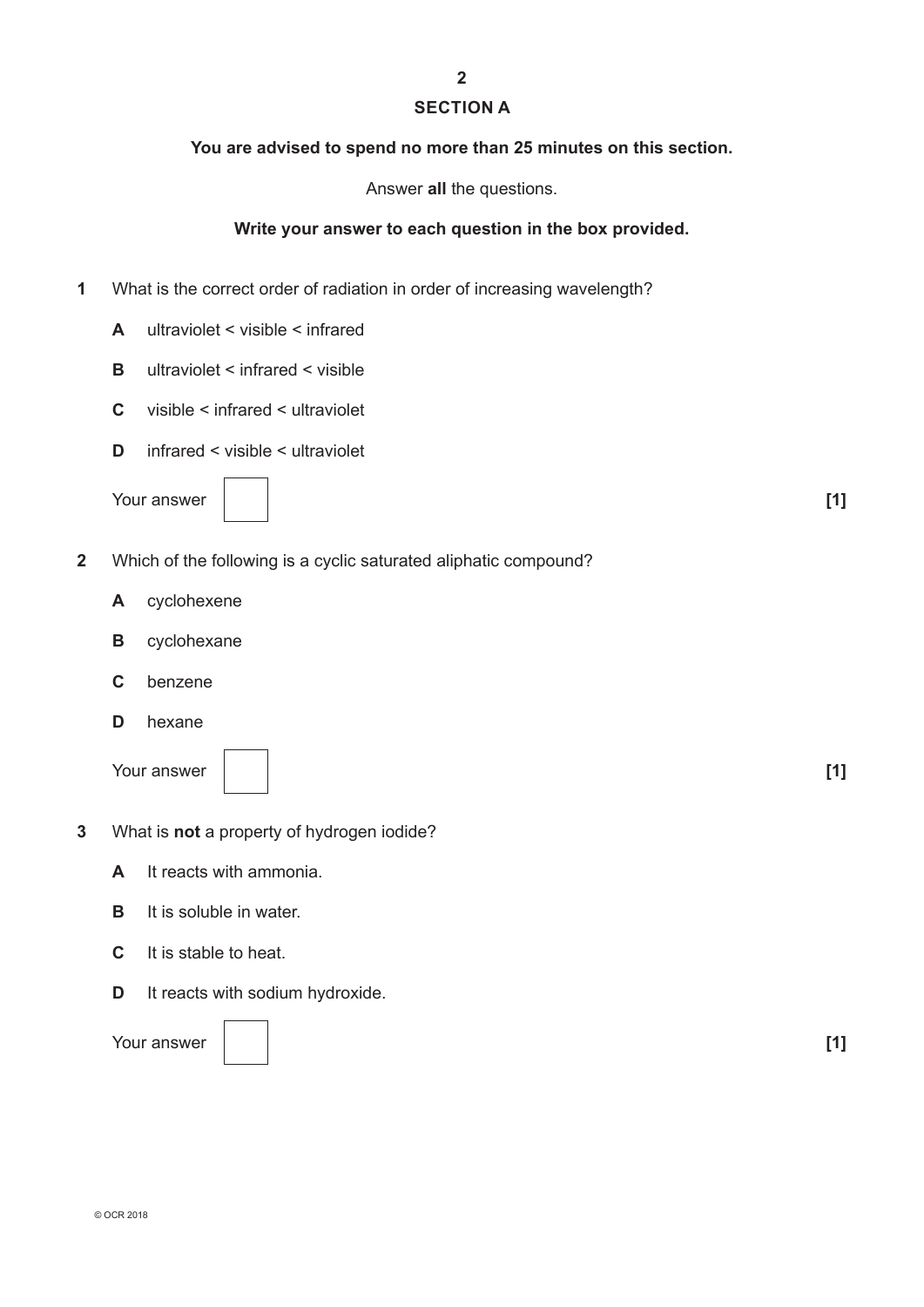**4** What is the correct order of boiling points with the lowest first?

| $A$ CH <sub>4</sub>    | CH <sub>3</sub> Cl | CH <sub>3</sub> OH |       |
|------------------------|--------------------|--------------------|-------|
| $B$ CH <sub>4</sub>    | CH <sub>3</sub> OH | CH <sub>3</sub> Cl |       |
| <b>C</b> $CH_3Cl$      | CH <sub>3</sub> OH | CH <sub>4</sub>    |       |
| $D$ CH <sub>3</sub> OH | CH <sub>3</sub> Cl | CH <sub>4</sub>    |       |
| Your answer            |                    |                    | $[1]$ |

- **5** Which statement about ozone is correct?
	- **A** Ozone is a polluting gas in the stratosphere.
	- **B** Ozone acts as a sunscreen in the stratosphere.
	- **C** There is no ozone in the troposphere.
	- **D** Ozone is an isomer of oxygen.

Your answer **[1] [1]** 



- **6** A company makes a cleaning product and is looking for a 'greener' method of making the product. Which one of the following would the company consider?
	- **A** Finding a reaction with a higher percentage yield.
	- **B** Finding a reaction with a higher atom economy.
	- **C** Using more organic solvents.
	- **D** Using inorganic catalysts rather than enzymes.

Your answer **11 c l** 

- **7** Name the functional group in HCHO.
	- **A** aldehyde
	- **B** ketone
	- **C** alcohol
	- **D** carboxylic acid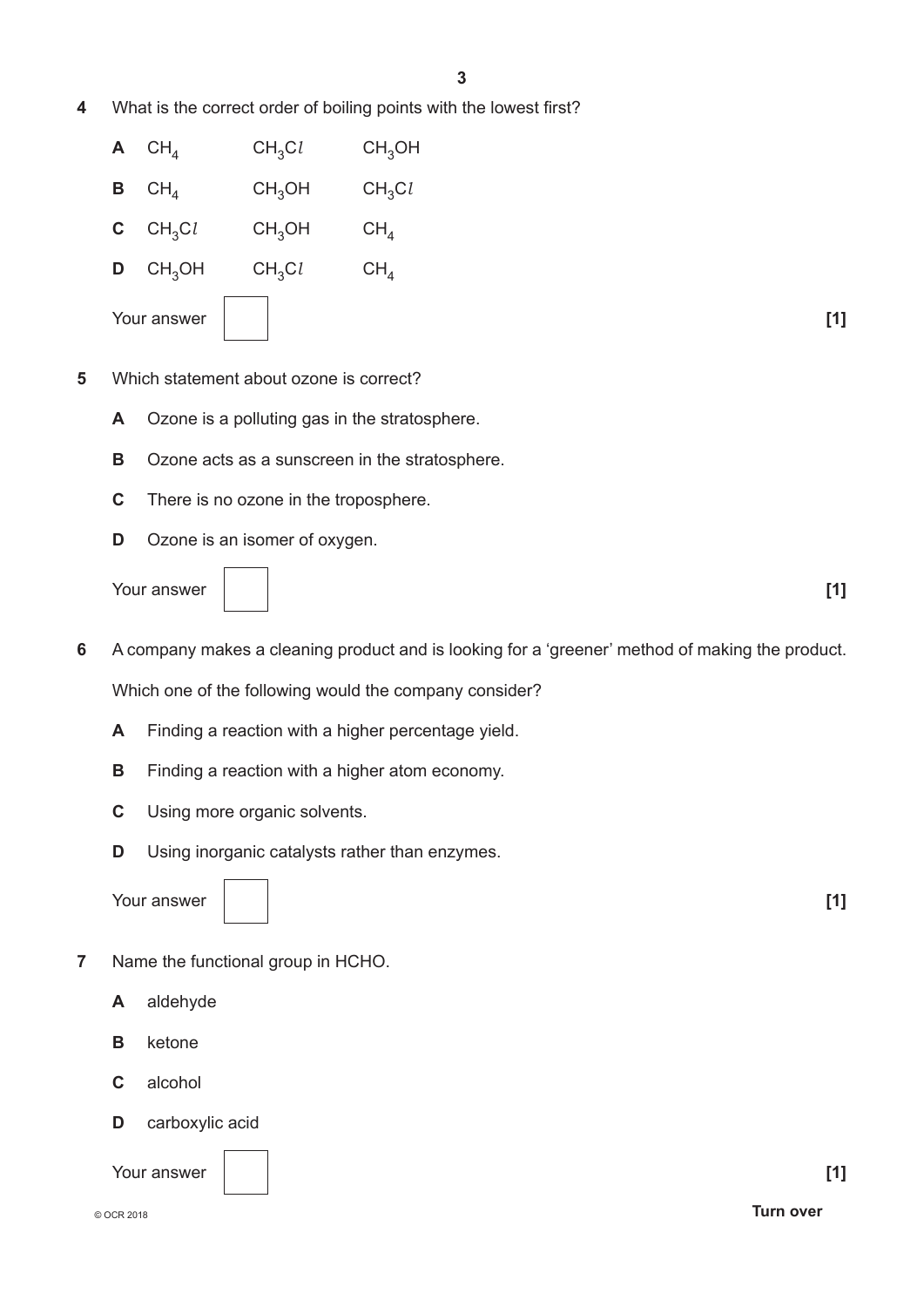- **8** 1.0g of solid carbon dioxide is vaporised. What volume of gas (in  $cm<sup>3</sup>$ ) is produced at RTP?
	- **A** 0.55
	- **B** 24
	- **C** 550
	- **D** 24000
	- Your answer **[1] [1] [1]**



- **9** What is the percentage of chlorine by mass in magnesium chloride?
	- **A** 59%
	- **B** 66%
	- **C** 74%
	- **D** 75%

| Your answer |  | <b>741</b> |
|-------------|--|------------|
|-------------|--|------------|

- **10** Which statement about the reactions of solid halides with concentrated sulfuric acid is correct?
	- **A** Chlorides produce HC*l* as the only gas.
	- **B** Bromides produce HBr,  $Br_2$  and  $H_2S$ .
	- **C** Iodides produce HI,  $I_2$  and SO<sub>2</sub>.
	- **D** Astatides would be expected to produce HAt only.

Your answer **[1]**

- **11** Which statement about electronegativity is correct?
	- **A** Electronegativity is the charge on an element's ion.
	- **B** If a bond is polar, the two atoms have different electronegativities.
	- **C** If a molecule has no dipole, all its atoms have the same electronegativity.
	- **D** Electronegativity increases down a group of the Periodic Table.

Your answer **[1] [1] [1]**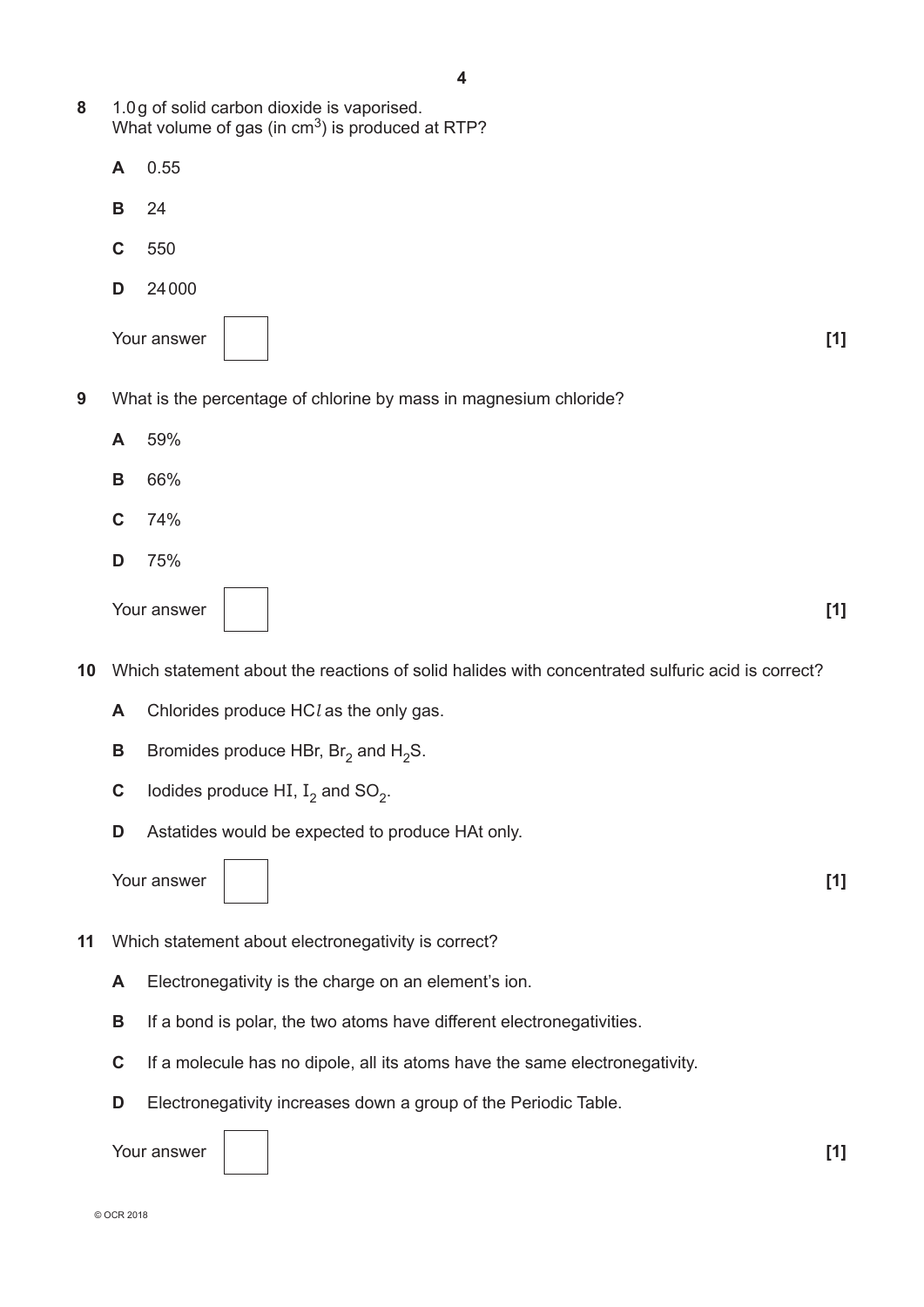- **12** Which substance does **not** have hydrogen bonding between its molecules?
	- $A$   $C_6H_5OH$
	- **B** CH3CHO
	- **C** CH3COOH
	- $D$  C<sub>3</sub>H<sub>7</sub>OH

| Your answer | $\mathsf{I}1^{\mathsf{T}}$ |
|-------------|----------------------------|
|-------------|----------------------------|



- **13** Which statement about the flame colour of lithium is correct?
	- **A** It is yellow.
	- **B** It is caused by electrons absorbing visible light.
	- **C** It is the result of bright lines in lithium's emission spectrum.
	- **D** It follows a pattern of colours in Group 1.

Your answer **[1] [1] [1]** 



**14** 35cm3 of a solution has a concentration of 0.125moldm–3. A student calculates the amount (in moles) of solute in this solution.

Which answer is given to the appropriate number of significant figures?

- **A**  $4.37 \times 10^{-3}$
- **B**  $4.375 \times 10^{-3}$
- **C**  $4.38 \times 10^{-3}$
- **D**  $4.4 \times 10^{-3}$

Your answer **[1] [1] [1]**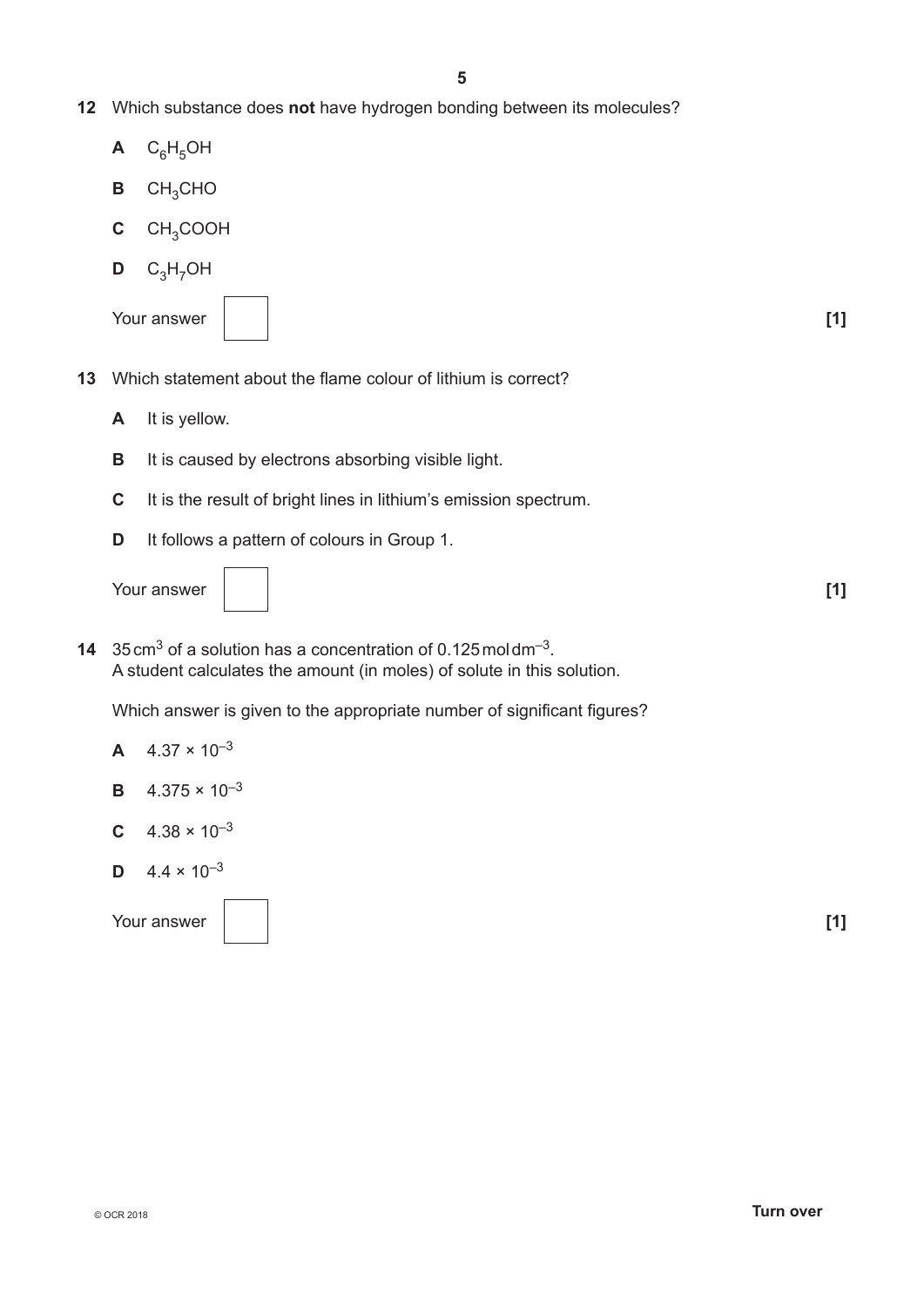**15** Hydrochloric acid reacts with sodium carbonate as shown in the equation.

$$
2HCl + Na_2CO_3 \rightarrow 2NaCl + CO_2 + H_2O
$$

 $20 \text{ cm}^3$  of 2.0 moldm<sup>-3</sup> Na<sub>2</sub>CO<sub>3</sub> are added to 20 cm<sup>3</sup> 2.0 moldm<sup>-3</sup> HC*l*.

What mass of  $CO<sub>2</sub>$  (in g) is produced?

- **A** 0.88
- **B** 1.76
- **C** 22
- **D** 1760



**16** A sample of gas has a mass of *m*g and occupies a volume *V*m3 at a pressure *p*Pa and temperature *T*K.

Which expression is correct for the  $M_{_{\mathsf{F}}}$  of the gas?

- **A** *m*R*T*/*pV*
- **B** *pV*/*m*R*T*
- **C** *pV*/R*T*
- **D** *m*R*T*/*npV*

Your answer **[1] [1]** 



- **17** Which statement about carboxylic acids is correct?
	- **A** They can be made by oxidising secondary alcohols.
	- **B** They react with phenols.
	- **C** They do **not** fizz with sodium carbonate solution.
	- **D** They form esters when reacted with tertiary alcohols.

Your answer **[1] [1]** 

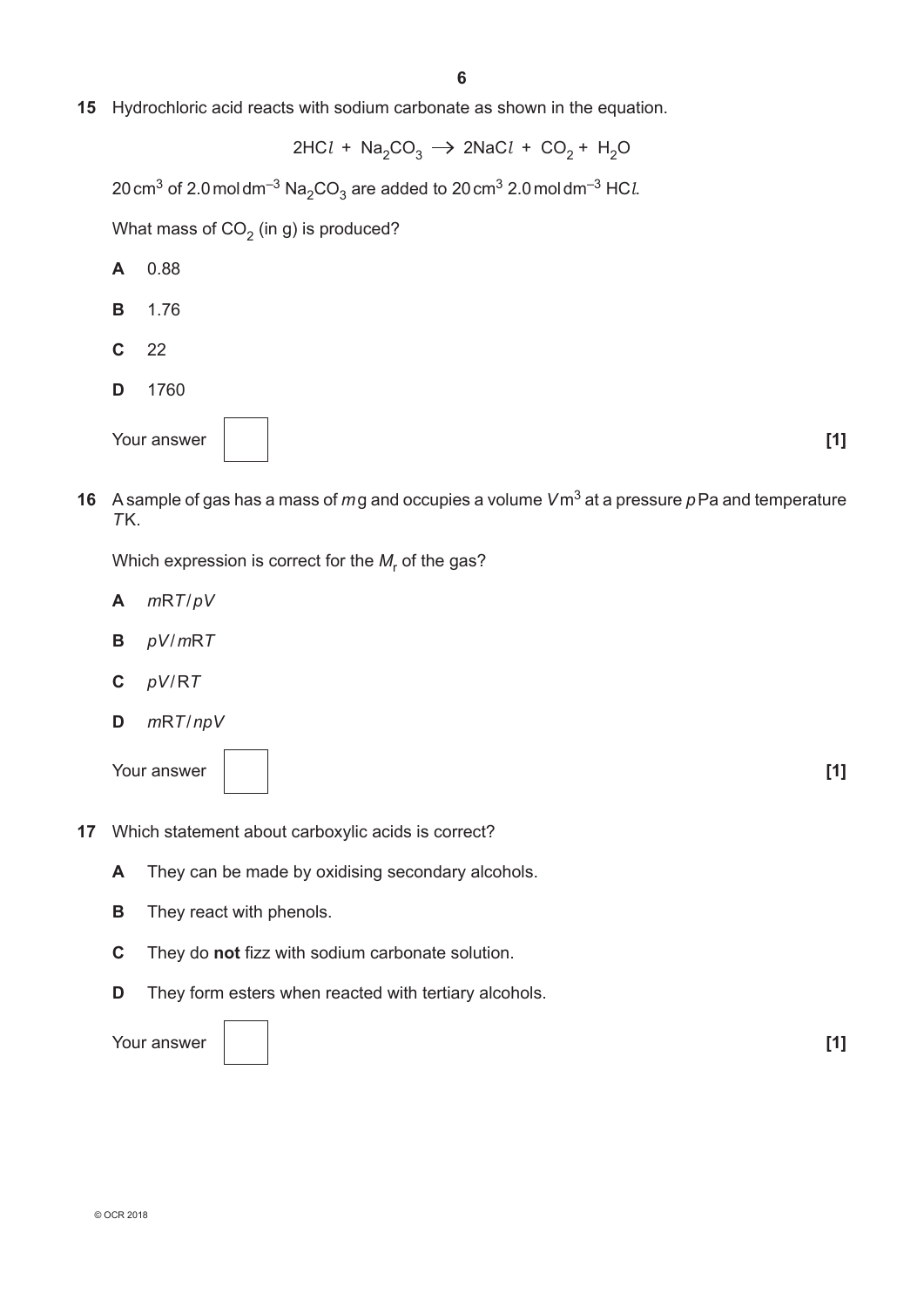- **18** What is **not** a consequence of hydrogen bonding?
	- **A** Water expands on freezing.
	- **B** Ethanol is very soluble in water.
	- **C** Sodium chloride dissolves in water.
	- **D**  $H_2O$  has a higher boiling point than  $H_2S$ .





- **19** Which statement about a lattice of sodium chloride is correct?
	- **A** The ions are the same size.
	- **B** The attraction between two sodium ions is greater than the repulsion between two chloride ions.
	- **C** Each sodium ion is surrounded by six chloride ions.
	- **D** There are more sodium ions than chloride ions.

Your answer **[1] [1] [1]** 

**20** Which row is correct?

|   | <b>Name</b>       | <b>Formula</b>    |
|---|-------------------|-------------------|
| А | sodium nitride    | Na <sub>3</sub> N |
| В | aluminium sulfate | AISO <sub>4</sub> |
| C | copper(I) oxide   | CuO               |
| D | calcium hydroxide | CaOH <sub>2</sub> |

Your answer **[1] [1]**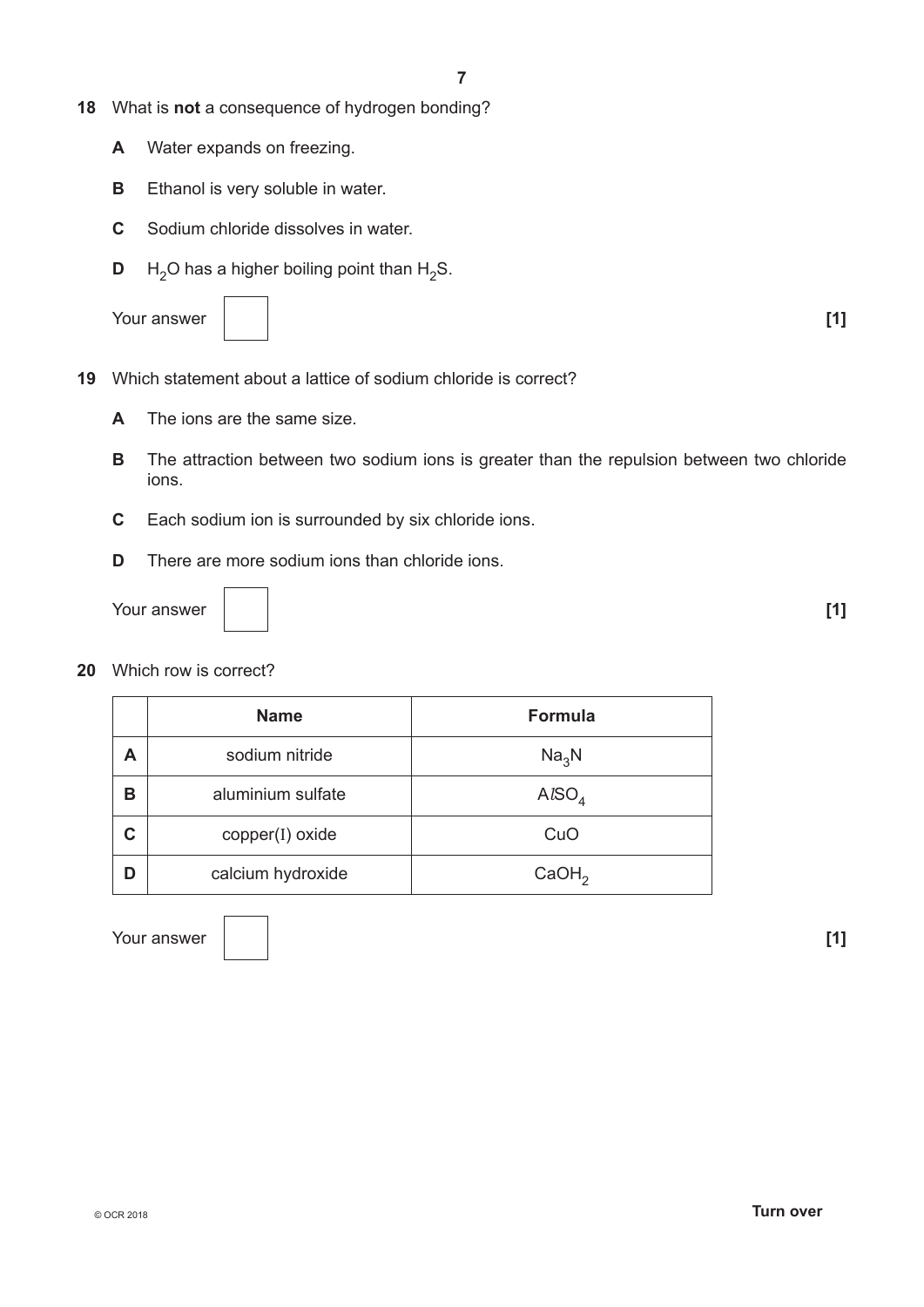#### **SECTION B**

#### Answer **all** the questions.

**21** Aspirin is a medicine that reduces fever and relieves pain. Some students prepare a sample of aspirin from salicylic acid.



#### **salicylic acid**

**(a)** Before the students start the preparation, they test the salicylic acid with iron(III) chloride.

What colour would they see?

.............................................................................................................................................. **[1]**

**(b)** The students then make aspirin by warming 6.0g of salicylic acid with 10cm3 of ethanoic anhydride in the presence of concentrated sulfuric acid.

| $HOOCC_6H_4OH$ + $(CH_3CO)_2O$ |                    | $\rightarrow$ HOOCC <sub>6</sub> H <sub>4</sub> OCOCH <sub>3</sub> + |  |
|--------------------------------|--------------------|----------------------------------------------------------------------|--|
| salicylic acid                 | ethanoic anhydride | aspirin                                                              |  |

- **(i)** Balance the equation by writing the structural formula of the other product on the dotted line. **[1]**
- **(ii)** The density of ethanoic anhydride is 1.1gcm–3.

Calculate the amount (in moles) of ethanoic anhydride used.

amount of ethanoic anhydride = ................................................... mol **[1]**

 **(iii)** Which is in excess, the salicylic acid or the ethanoic anhydride?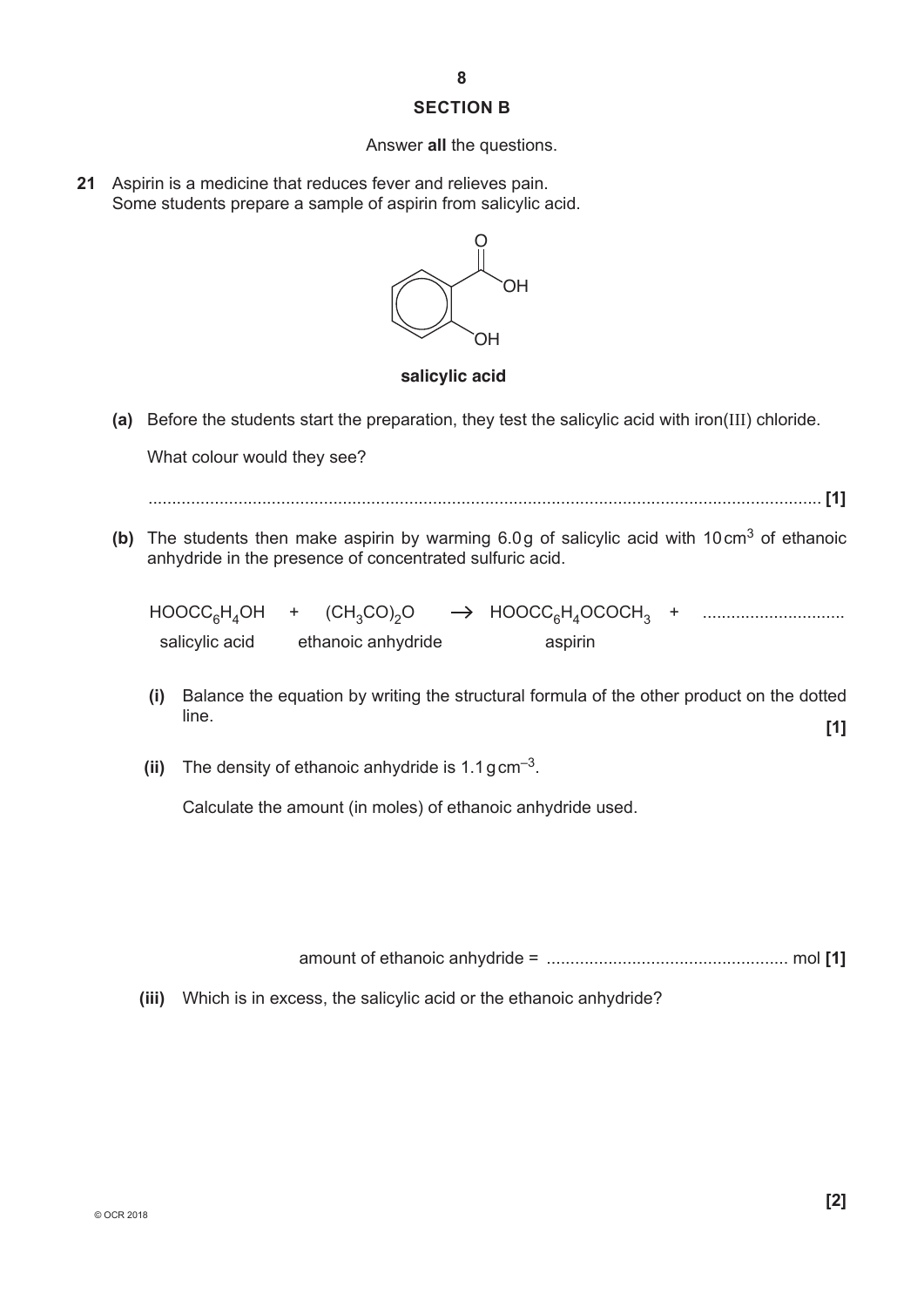- **(c)** The students pour their hot solution into water and aspirin crystallises out as the water cools. The students then look for a suitable solvent to recrystallise the aspirin.
	- **(i)** State the properties of a suitable solvent for recrystallisation.

What value for the percentage yield does this give?

| (ii) | Name a method for testing the purity of the aspirin formed.          |  |
|------|----------------------------------------------------------------------|--|
|      |                                                                      |  |
|      | (d) After recrystallisation, the students obtained 3.1 g of aspirin. |  |

yield = ...................................................... % **[2]**

**(e)** Some other students make the liquid ester ethyl ethanoate. Name the final stage in their purification of the ester. .............................................................................................................................................. **[1] (f)** The students also carry out some tests on phenol,  $C_6H_5OH$ . They find that it is not very soluble in water but fully dissolves when sodium hydroxide solution is added. A student says that this shows that phenol is acidic and thus it should fizz with sodium carbonate solution. Comment on the student's statement. ................................................................................................................................................... ................................................................................................................................................... ...................................................................................................................................................

.............................................................................................................................................. **[2]**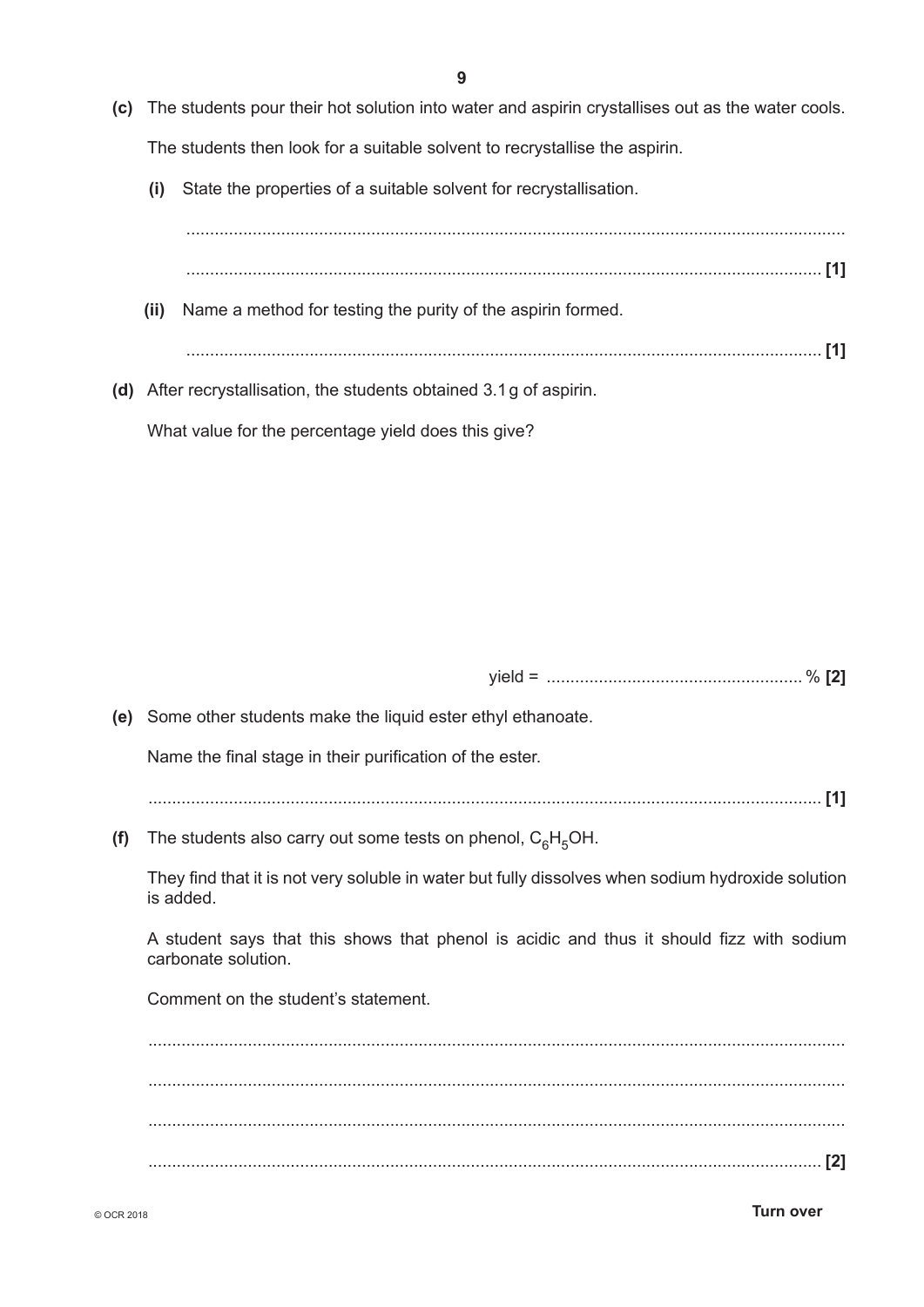- 22 In 1875 a French chemist saw two violet lines in an emission spectrum that did not correspond to any known element. He isolated the metal responsible and named it gallium, Ga, after his country.
	- (a) Explain why each element has a characteristic emission spectrum.

(b) (i) Complete the electron configuration of gallium, Ga. Describe the shape of an s-orbital.  $(ii)$  $[1]$ Give the charge on the cation of gallium predicted by its position in the Periodic Table.  $(iii)$  $[1]$ (c) Gallium forms an anion with chlorine, GaC $l_4$ <sup>-</sup>. This is thought to have covalent bonds between

- a gallium atom and three chlorine atoms and a dative covalent bond from a chloride ion to the gallium atom.
	- $(i)$ Draw a 'dot-and-cross' diagram of  $GaCl<sub>4</sub>$ .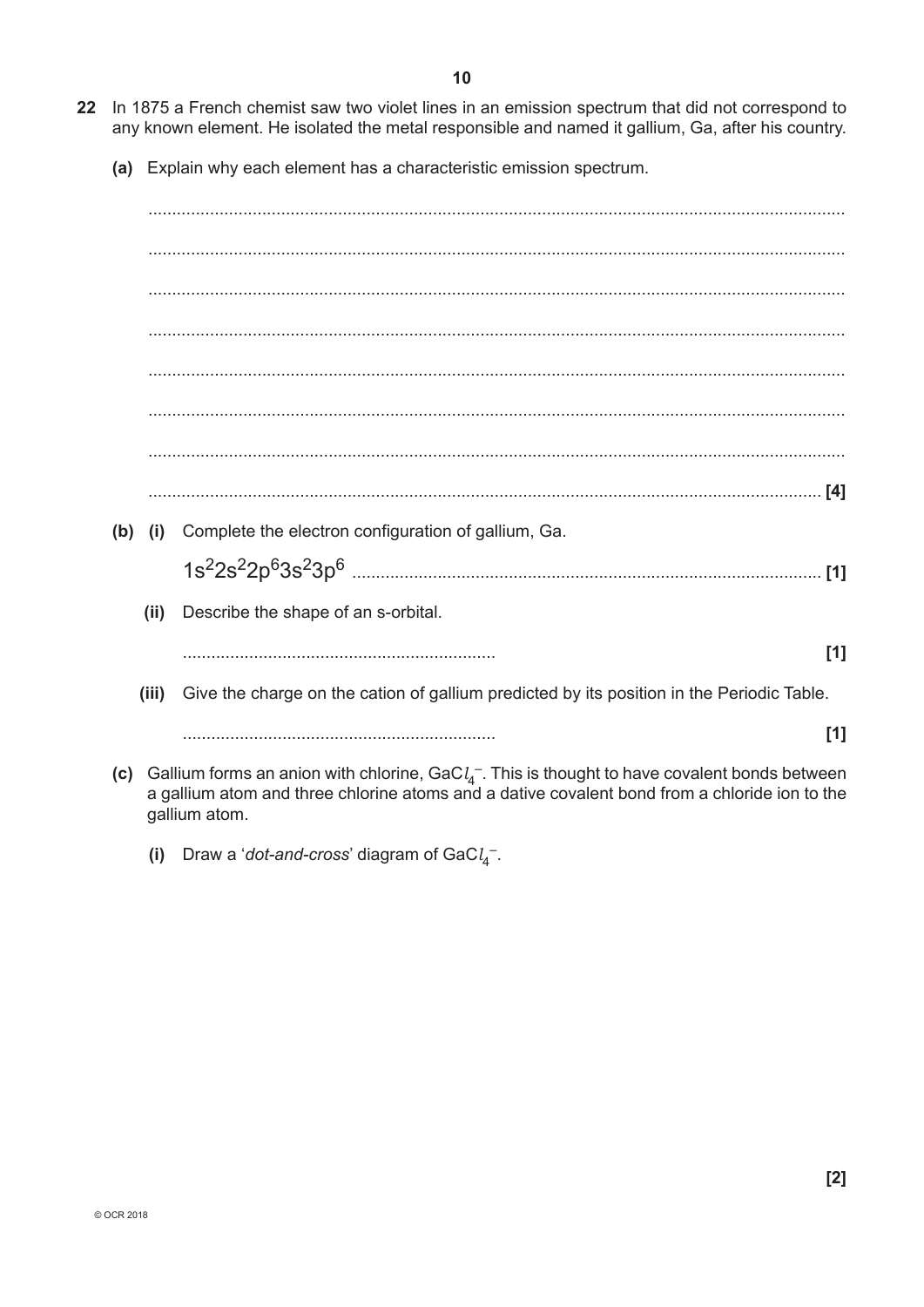| (ii) Name the shape of $GaCl4-$ .                        |
|----------------------------------------------------------|
|                                                          |
| (d) Gallium has two isotopes, $^{69}$ Ga and $^{71}$ Ga. |

The  $A_r$  of gallium is 69.7.

Calculate the relative abundance of 69Ga as a percentage.

relative abundance of 69Ga = ...................................................... % **[2]**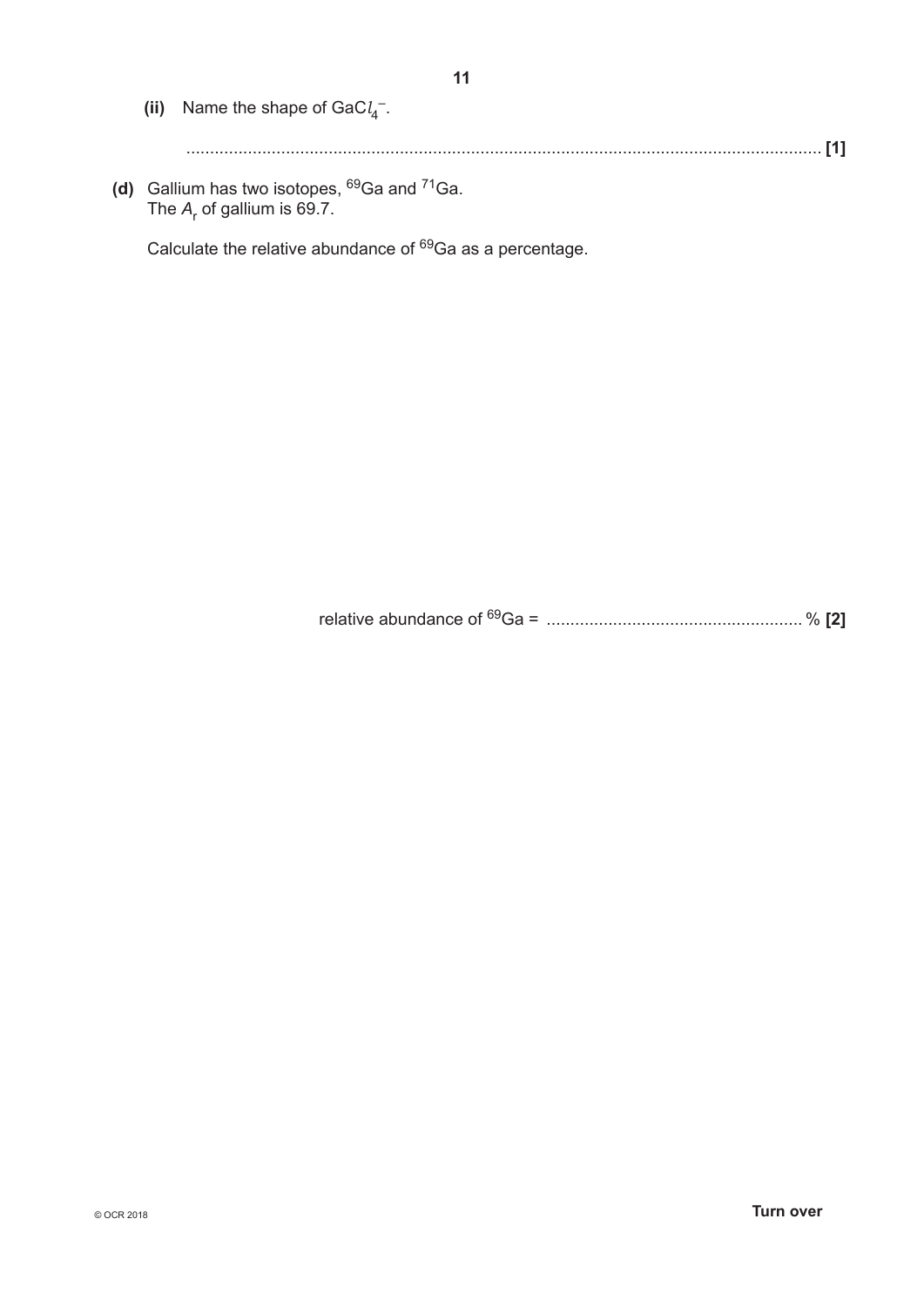**23** Ethene,  $C_2H_4$ , is the simplest alkene and has a wide variety of uses in industry, especially in making polymers.

Ethene is made by the catalytic cracking of longer hydrocarbons, such as those in light naphtha.

- **(a)** Some students are given a supply of liquid light naphtha and they need to obtain some ethene from it. They use aluminium oxide as the catalyst.
	- **(i)** Draw a labelled diagram of a suitable apparatus that they could use.

|       |                                                             | [3] |
|-------|-------------------------------------------------------------|-----|
| (ii)  | They test the gas by shaking it with some aqueous bromine.  |     |
|       | Describe the colour <b>change</b> that they would see.      |     |
|       |                                                             |     |
| (iii) | Draw the mechanism for the reaction of ethene with $Br_2$ . |     |
|       |                                                             |     |

Show curly arrows, full charges and the product.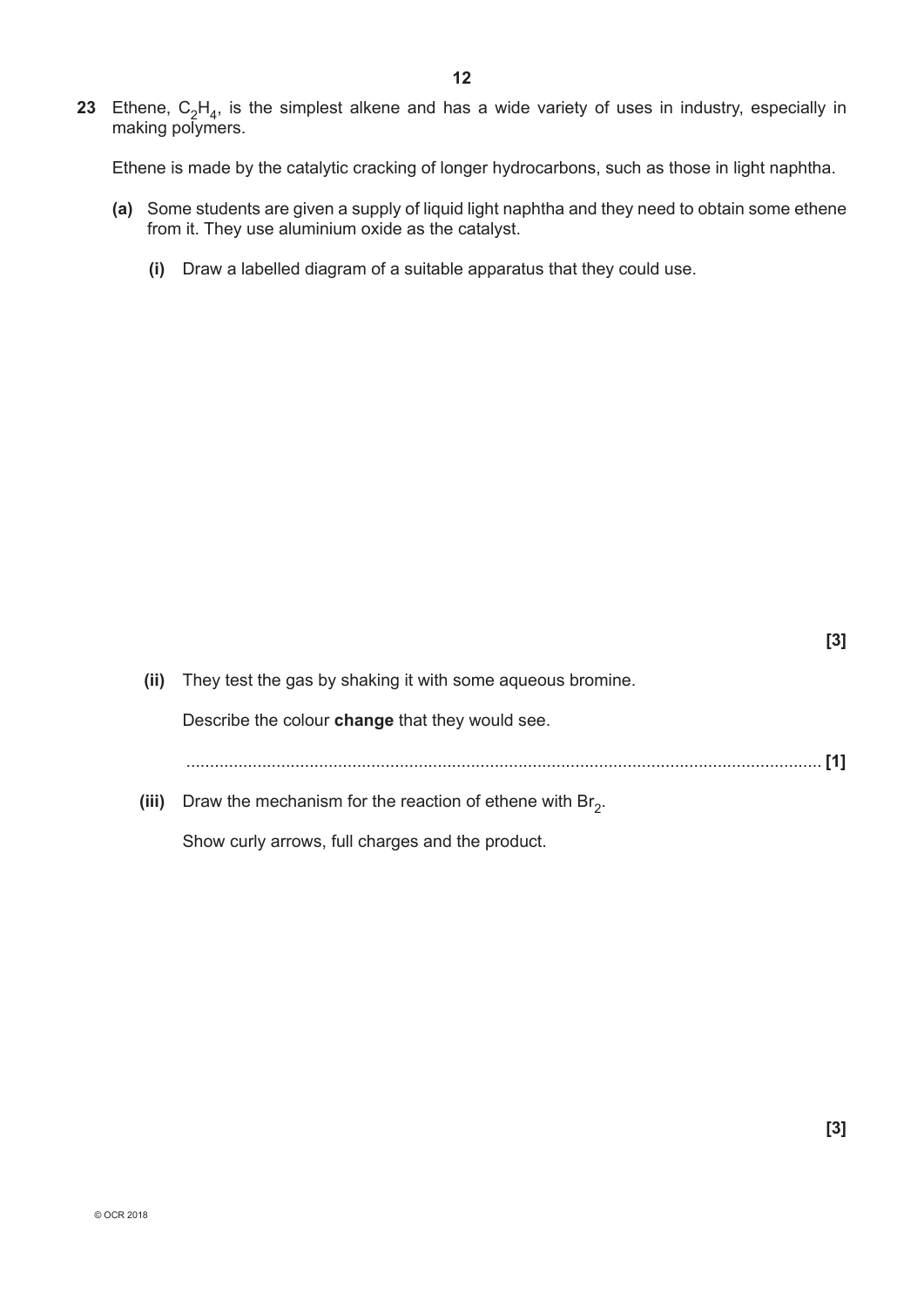- **(b)** Catalytic cracking uses a heterogeneous catalyst.
	- **(i)** State how catalysts work in terms of the activation enthalpy.

........................................................................................................................................... ...................................................................................................................................... **[1]**

 **(ii)** The students research a simple model of the function of a heterogeneous catalyst.

Name the way the hydrocarbon molecules in light naphtha first attach to the catalyst surface.

...................................................................................................................................... **[1]**

- **(c)** Ethene can be converted to chloroethene,  $C_2H_3Cl$ .
	- **(i)** Draw the **skeletal** formula for chloroethene.

| (ii) A student says that chloroethene shows <i>cis-trans</i> isomerism. |  |
|-------------------------------------------------------------------------|--|
| Is the student correct? Explain your answer.                            |  |
|                                                                         |  |
|                                                                         |  |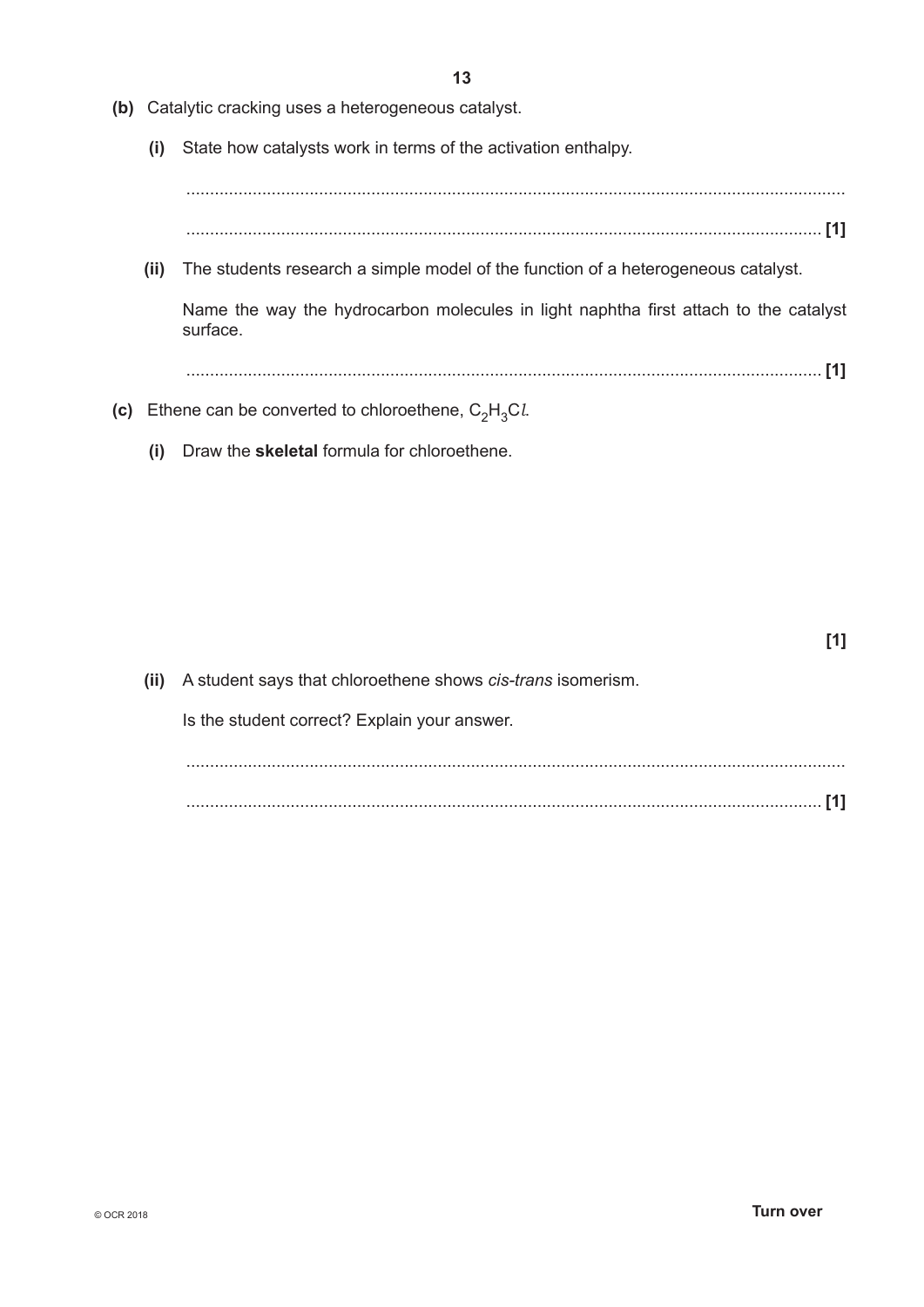- **24** Some students research nitrogen oxides as air pollutants.
	- (a) Name the main polluting effect of  $NO<sub>2</sub>$  in the atmosphere.
		- .............................................................................................................................................. **[1]**
	- **(b)** The students look up some data for the experimentally measured rates of the reaction shown below.

$$
2NO_2 \rightarrow 2NO + O_2
$$

Their data are shown in the table below.

| T/K | <b>Relative rate</b> |
|-----|----------------------|
| 592 | 1.0                  |
| 604 | 1.4                  |
| 628 | 3.2                  |
| 650 | 8.0                  |
| 658 | 10.4                 |

Plot a graph of relative rate against temperature and use it to work out the relative rate when the temperature is 615K.

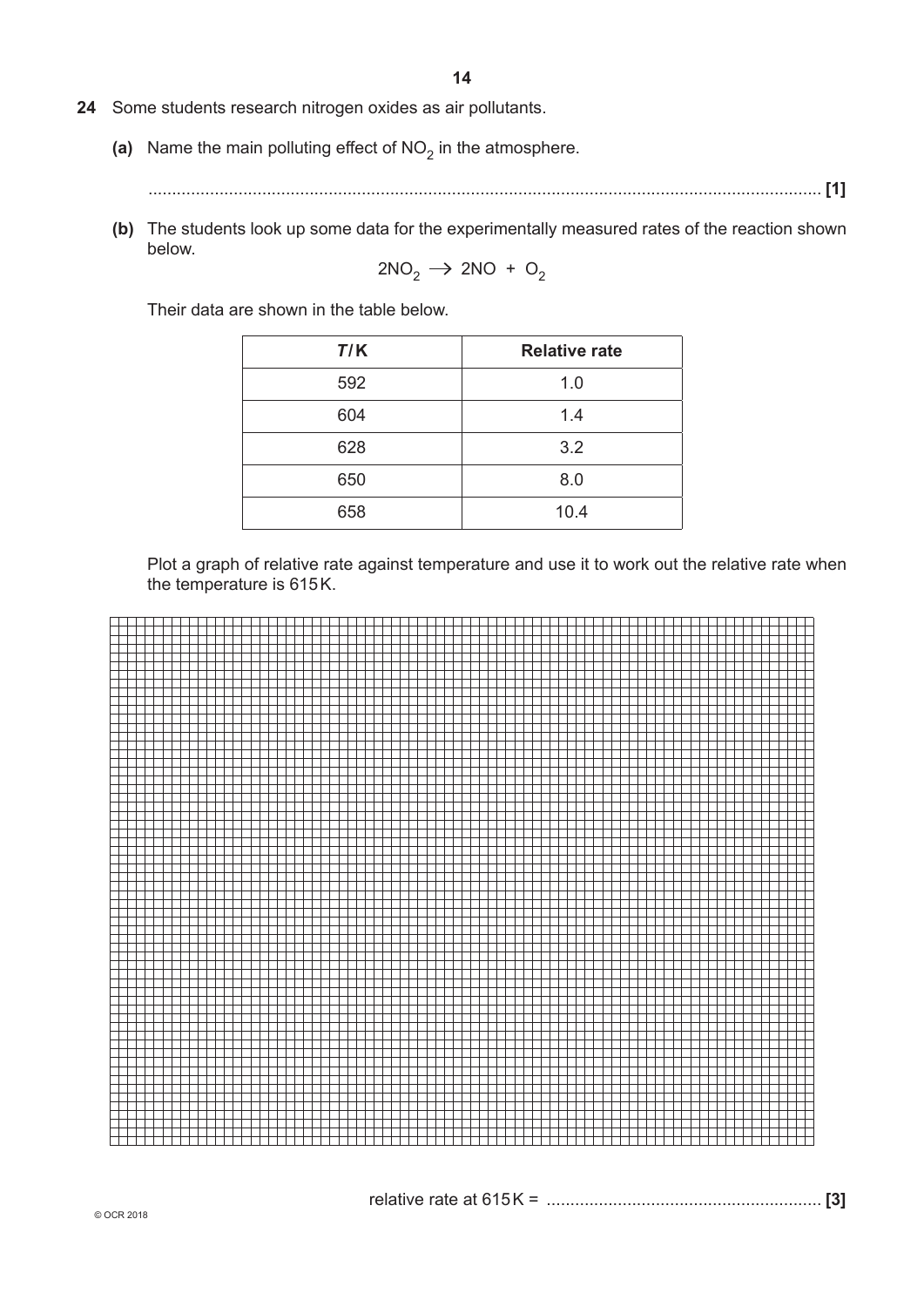Use your diagram to explain why the rate of reaction increases with temperature.

Label your diagram.

number of molecules with energy  $\boldsymbol{E}$ energy,  $E$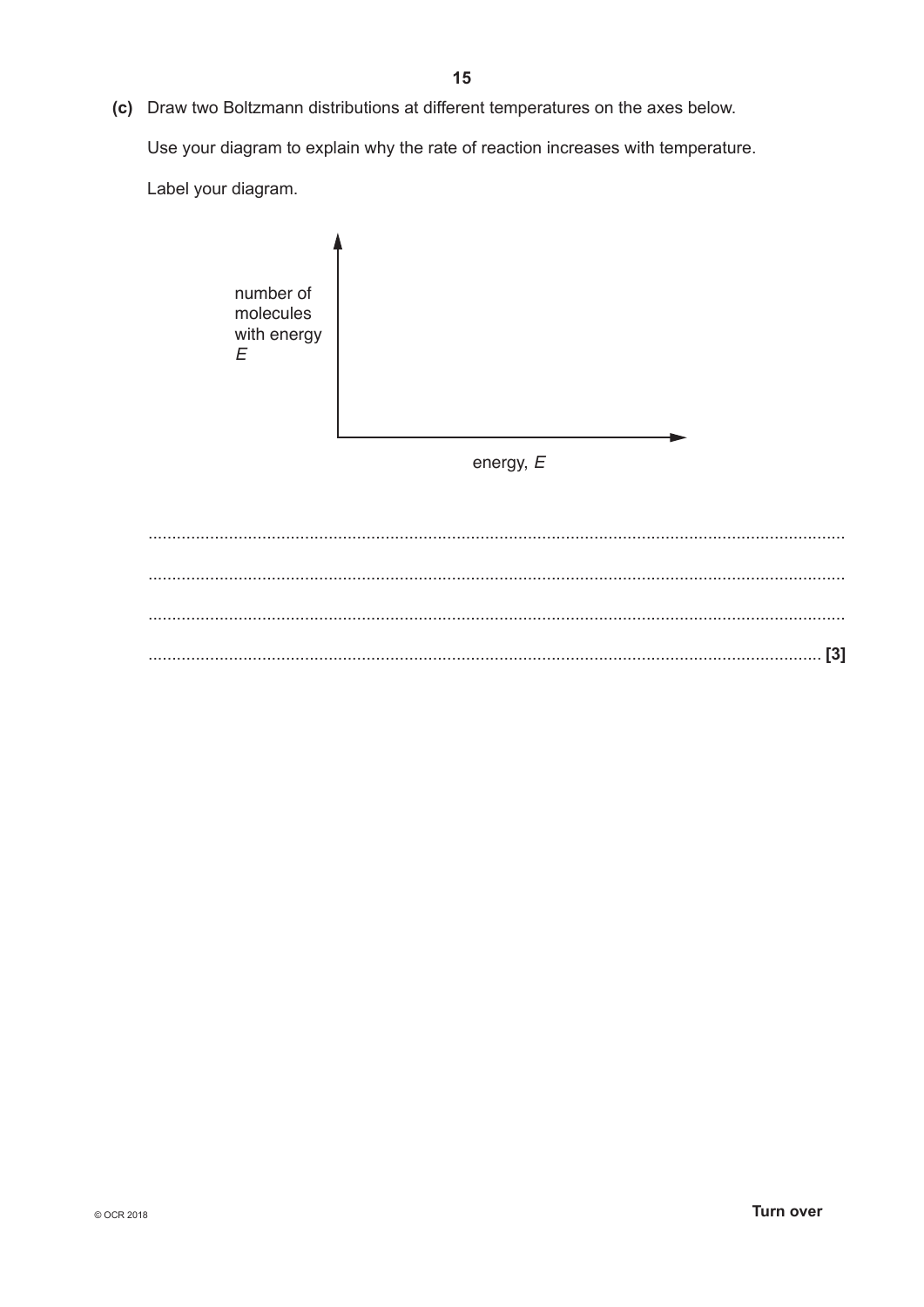(d) The students then consider the reaction that occurs in lightning flashes:

$$
N_2 + O_2 \rightleftharpoons 2NO
$$
  $\Delta_r H = +180 \text{ kJ} \text{mol}^{-1}$  **Equation 24.1**

(i) Complete the expression for the equilibrium constant,  $K_c$ , for this reaction.

$$
K_{\rm c} =
$$

 $[1]$ 

- (ii) A student says that, when equilibrium is reached in equation 24.1:
	- the rates of the forward and back reactions are equal
	- the concentrations of NO,  $O_2$  and NO are equal.

Comment on these statements, giving the correct chemistry where necessary.

Consider and explain the conditions of temperature and pressure that would give the  $(iii)$ greatest equilibrium yield of NO in equation 24.1.

#### **END OF QUESTION PAPER**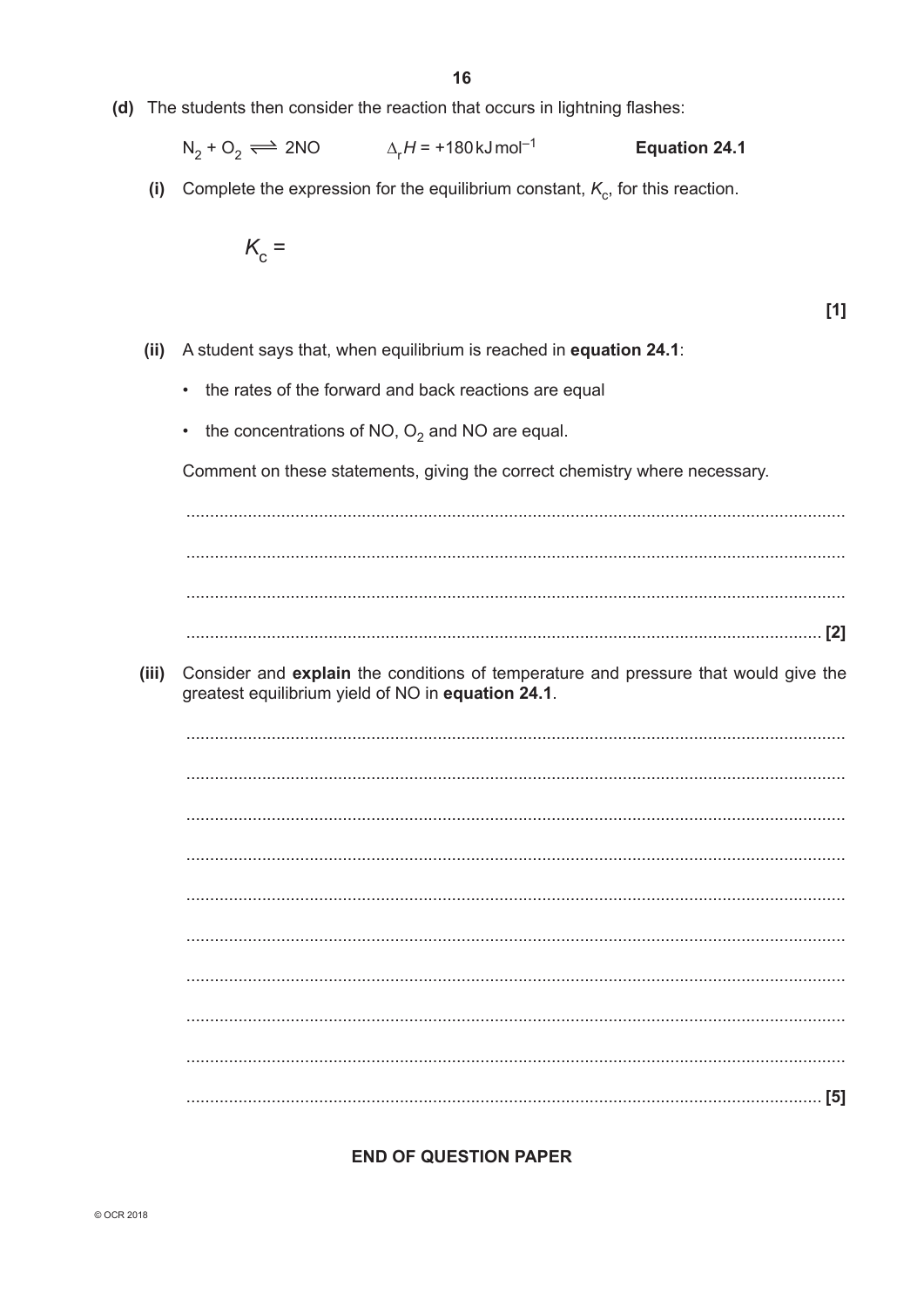#### **ADDITIONAL ANSWER SPACE**

If additional space is required, you should use the following lined page(s). The question number(s) must be clearly shown in the margin(s).

© OCR 2018